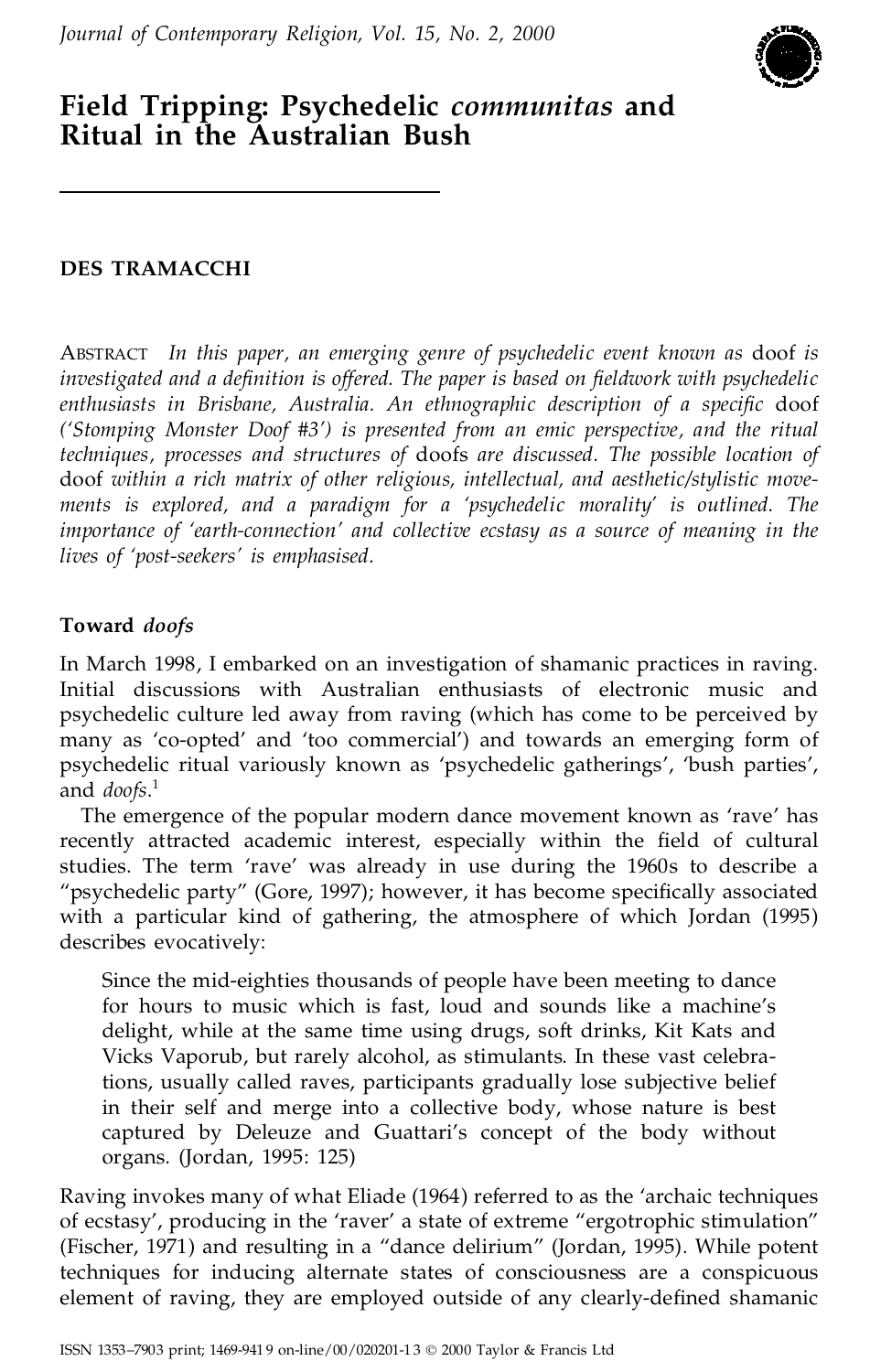tradition and no consistent or shared spiritual interpretation appears to be applied to the experiences. Nonetheless, alternate states of consciousness trig gered by psychedelic drugs and other techniques share many features of mystical states and are not uncommonly interpreted by the experient within an idiosyncratic religious framework (Pahnke, 1963; Staal, 1975; Wulff, 1991; Roberts, 1997). This is particularly true of the *empathogenic*<sup>2</sup> state which is achieved through MDMA or Ecstasy, a substance frequently associated with raves and (to a lesser extent) *doofs* (Eisner, 1993; Saunders & Doblin, 1996; Stolaroff, 1994; Watson & Beck, 1991).

*Doof* can be seen as the most recent of three psychedelic waves which reached the mainstream, the other two being the sixties counter-culture with its *be-ins* and *happenings*, and the eighties *rave* (Lyttle & Montagne, 1992; Russell, 1993). *Doof* has emerged from the nexus of several cultural traditions. The relationships between some of these traditions are summarised in Figure 1. The style and ideology of psychedelic culture have been influenced by popular musical movements, such as folk music, psychedelic rock, disco, acid-house, and techno (Bull, 1997). Central and South American forms of shamanism (and their ethnographic, commercial, and literary representations) have exerted a strong influence on both the original sixties counter-culture and the contemporary *doof* culture. All my informants were familiar with the work of Terence McKenna, $3$  a highly charismatic spokesperson for the psychedelic community, who encourages the exploration of the traditional shamanic tryptamine hallucinogens (n,n-dimethyl-



Figure 1. Some intellectual and stylistic influences on *doof*.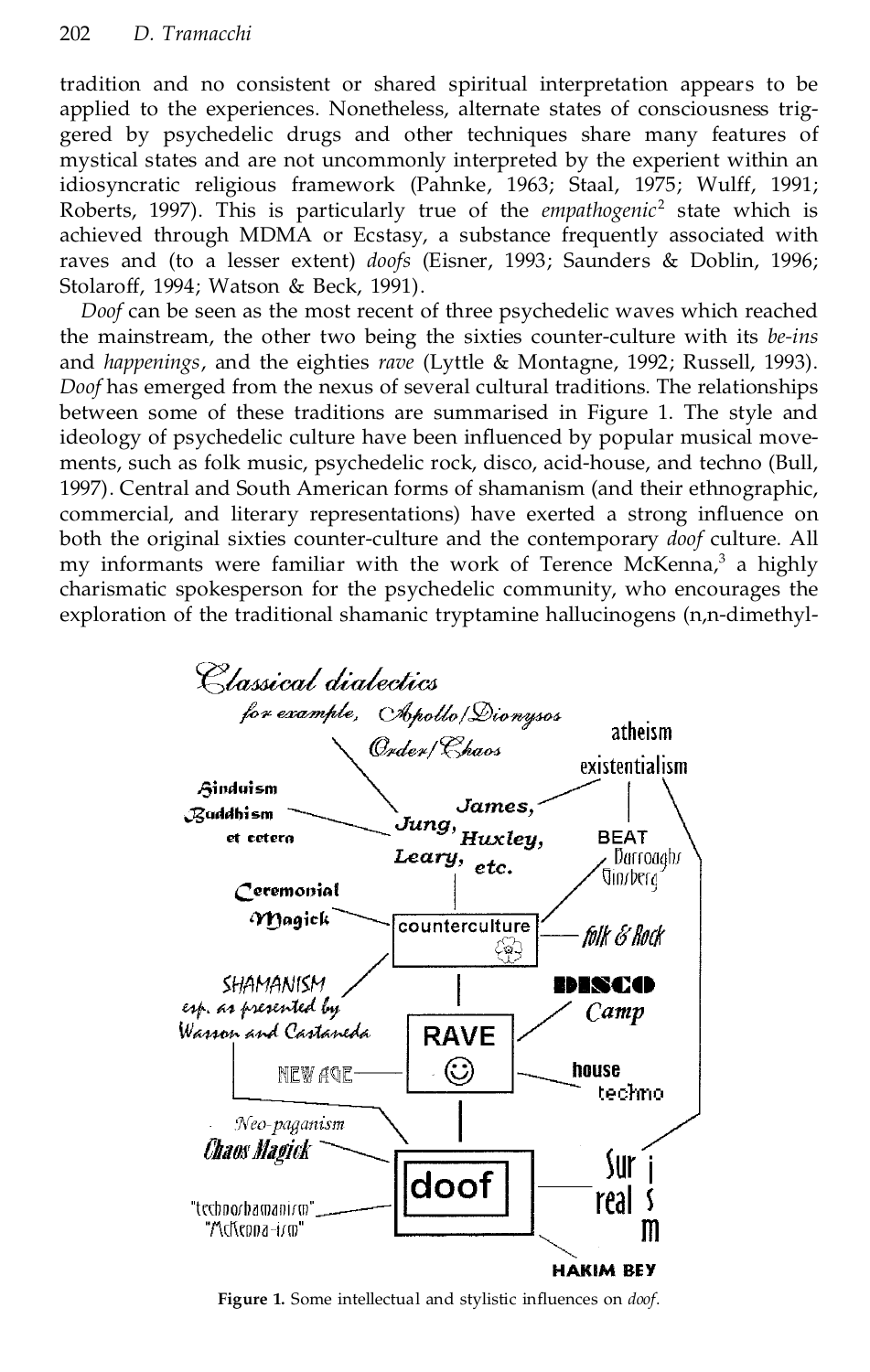tryptamine and the psilocin/psilocybin-containing mushrooms) as an essential element in an "archaic revival" (McKenna, 1991). McKenna proposes a number of unorthodox and challenging ideas which include the hypothesis that *Psilocybe* mushrooms (which travelled to Earth from a distant solar system) catalysed the evolution of language in *homo sapiens* (McKenna, 1993), and his prediction that history will end in the year 2012 when the Mayan calendar closes (McKenna & McKenna, 1993). This important cluster of ideas, meanings and values can be designated `McKenna-ism'. Neo-pagan spiritualities have also exerted an influence on *doof* ideologies, Chaos Magick sensibility and symbolism being particularly prominent.

The origin of the term *doof* is uncertain, but informants suggested that it is an onomatopoeic reference to "... the sound the bass drum makes out there in the bush" ( $'\overline{G}$ ). Those attending psychedelic parties may be affected by a sense of connectedness, community and sacrality which extends beyond extreme plea sure or even ecstasy. They stress that these "exquisite" gatherings are "... an almost tribal, spiritual thing for some of the people there  $\ldots$ " ('G'). The ª diversity friendlyº , liberating and anarchic qualities of *doofs* are quite distinctive and have self-conscious parallels with Hakim Bey's (1991) concept of the **T**.**A**.**Z**. (**T**emporary **A**utonomous **Z**one).<sup>4</sup>

During the course of fieldwork I identified a number of features which I believe are characteristic of the spirit of *doof*. The social environment of *doofs* is heterogenous and diversity friendly, providing opportunities for innovative social expression and immersion in non-conventional and imaginative personal and inter-personal processes. *Doof* celebrates psychedelic community and pro vides a locus for the appreciation of aesthetic representations of psychedelic culture. The exploration of alternate modes of consciousness is facilitated and encouraged in an environment which seeks to minimise and exclude the imposition of state structures and maximise the potential for autonomy. From these observations I constructed the following 'definition of convenience':

#### **Doofs or Psychedelic (bush) parties: a de®nition**

An environ (usually remote) where a diverse spectrum of people gather to celebrate psychedelic community and culture, as expressed through characteristic psychedelic arts and music, and where people are free to explore alternate states of consciousness in a safe, supportive, and stimulating environment.

The experience of autonomy is sought through the symbolic suspension or rejection of state imposed structures. Participants seek to dissolve conventional limitations on imagination and thought, momentarily inhabiting artificial islands of heterogeneity and exploration where novel connections and affiliations are forged and experimental socialforms are incubated.

#### **Studying** *Doofs* **and Contacting `Key Informants'**

Tape-recorded responses of people who participate in *doofs* are used through out this article. Pseudonyms are employed. A questionnaire agenda was used as a point of departure for off-site interviews, although the actual interviews tended to involve reflective questioning with minimal direction,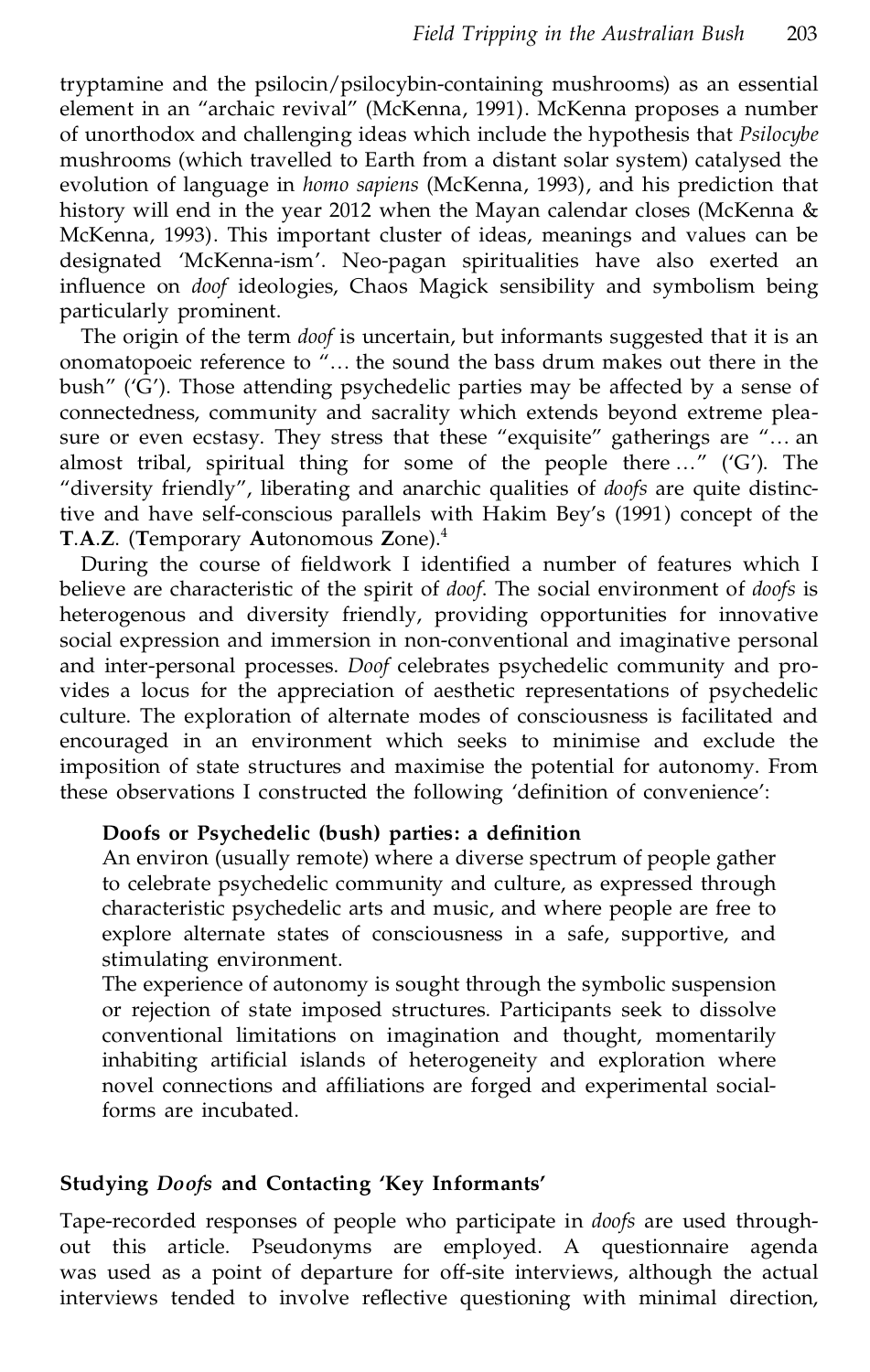yielding predominantly qualitative information. Other sources of information include websites, e-mail correspondence, rave and *doof* flyers, and video resources, especially Stuart Mannion's (1997) documentary *The Doof Ritual*. Most importantly, unobtrusive on-site participant-observation was employed during `Stomping Monster Doof #3'.

#### *Interviewees*

During the early phases of research I approached 'K', an articulate enthusiast of `psychedelic gatherings' with whom I was already acquainted. `K' consented to a very productive interview, and directed me to a number of useful resources, such as the video *The Doof Ritual* (Mannion, 1997), the local 'underground' psychedelic magazine *Octarine*,<sup>5</sup> and the internet site *Oz-rave*. `K' informed me about 'Stomping Monster Doof #3' which provided the basic material for this ethnography.

I met a second, independent, informant ('G') at a local esoteric bookshop, where he was perusing psychedelic literature. Over coffee we discovered that we shared a number of interests, among them 'bush-parties' or *doofs*. 'G' had attended a number of *doofs* and was quite enthusiastic about them. He was happy to be interviewed, and provided a lot of useful information. During the first interview 'G' also mentioned 'Stomping Monster Doof #3', suggesting that it would be worthy of study.

A third informant 'L' was a prior acquaintance and also an associate of 'K'. The interview was again highly productive, providing a local history of *doofs* and corroborating information given by previous informants.

## **Field-Tripping at a** *Doof*

The day of the *doof* involved a great deal of frenzied, last minute organisation. At 7.10 pm  $'G'$  arrived at my house.  $'G'$ , my partner and I then caught a taxi to the sound studio of 'R', a European expatriate DJ. After packing 'R's' van we collected another two passengers  $(T, a$  female DJ and  $D'$ , a male friend) and stopped briefly at a convenience store for refreshments before leaving the city. After obtaining beer from a late-night bottle-shop we drove for an hour or so, gradually gaining in altitude and travelling deeper into the country-side. We followed a winding road through private property, where a dozen occupants of a solitary farm-house waved to us from their front veranda. We drove further into the property, which consisted of lush pasture within a broad valley. The slopes of the valley were clad in rainforest vegetation and a stream cut across the valley floor. We came to a fork in the road where a *doof* inspection point had been set up. Two boundary controllers shone torches into the car and collected donations for the Weird Music Society (\$15 per person). These inspectors indicated the road which led to the party. After a few minutes we came to the site of 'Stomping Monster Doof #3'.

You'd arrive like ... out in the middle of the bush and it's just like ... this amazing... like an oasis, just like an alien circus has landed. There's lights and colourful people and there's just weird music and yeah it's amazing your heart's just going boom! boom! boom! (`K')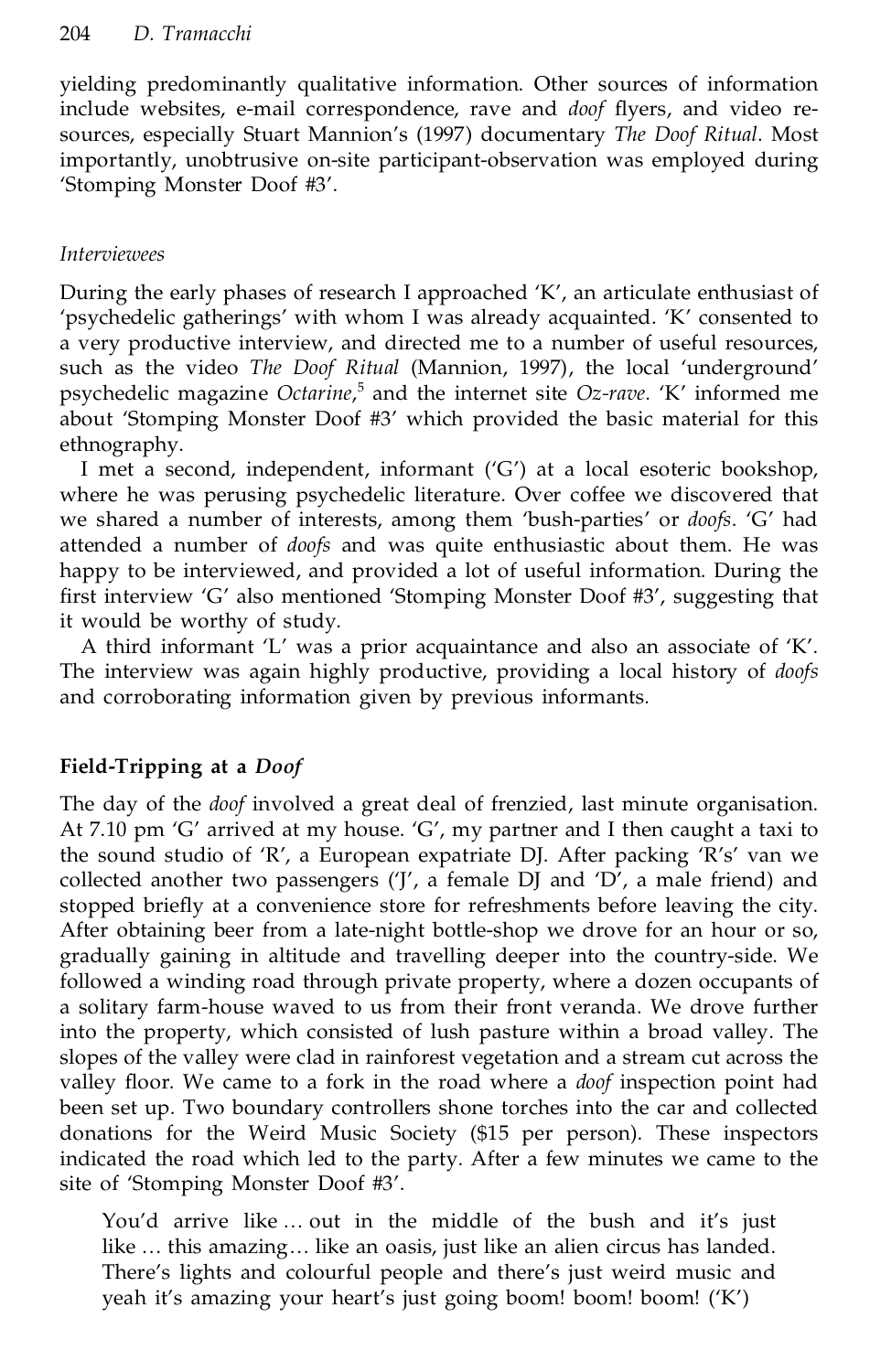

Figure 2. Site plan for 'Stomping Monster Doof #3'.

About 18 cars were parked in a small level field near a creek (by morning there would be 78 cars, most of them backed up along the road). There was ample evidence that the field had recently been inhabited by cattle. Although there were fence stumps bordering the road, there was no fencing wire between them.

A 'trance space' had been set up on a small flat area next to the creek (see Figure 2). In the centre of this space was a large installation consisting of a billowing, three-rayed fabric structure, mostly suspended from ropes, but de scending into an excavated crater in the centre of the dancing-ground. At the outer corners of this structure were three, brilliantly-coloured, sarong-like ban ners. One depicted a 'school' of all-seeing eyes swimming against a multicoloured geometric background. Another represented the Hindu deity Ganesha, while the third was decorated with flying saucers. DJs played music inside an ex-army tent located in the south of the dance-area. Massive loud-speakers had been placed at each of the cardinal points. A large circular kaleidoscope screen was strung between two poles on the northern perimeter. Behind this screen was a complex array of customised film projectors. In the east, large, arachnoid matrixes (illuminated by 'black light') had been strung between the callistemon trees which flanked the fast-flowing creek. Beyond this, the tree-clad hills rose majestic. To the west of the trance space was a low bank which quickly filled with an ocean of blankets and picnic-quilts on which hundreds of rugged-up *doofers* assembled (organisers expected 400 people). The heady aromas of to bacco, fine ganja, rose-attar, patchouli, and nag-champa incense filled the air. Further out from the trance-space was the chai-tent, the Weird Music Society stall (which sold T-shirts and CDs), and a tea and coffee stall. In the centre of this 'merchandise' zone, an open fire was raised and kept burning through the night. In this area, too, was the large generator which had been hired to provide electricity for the occasion.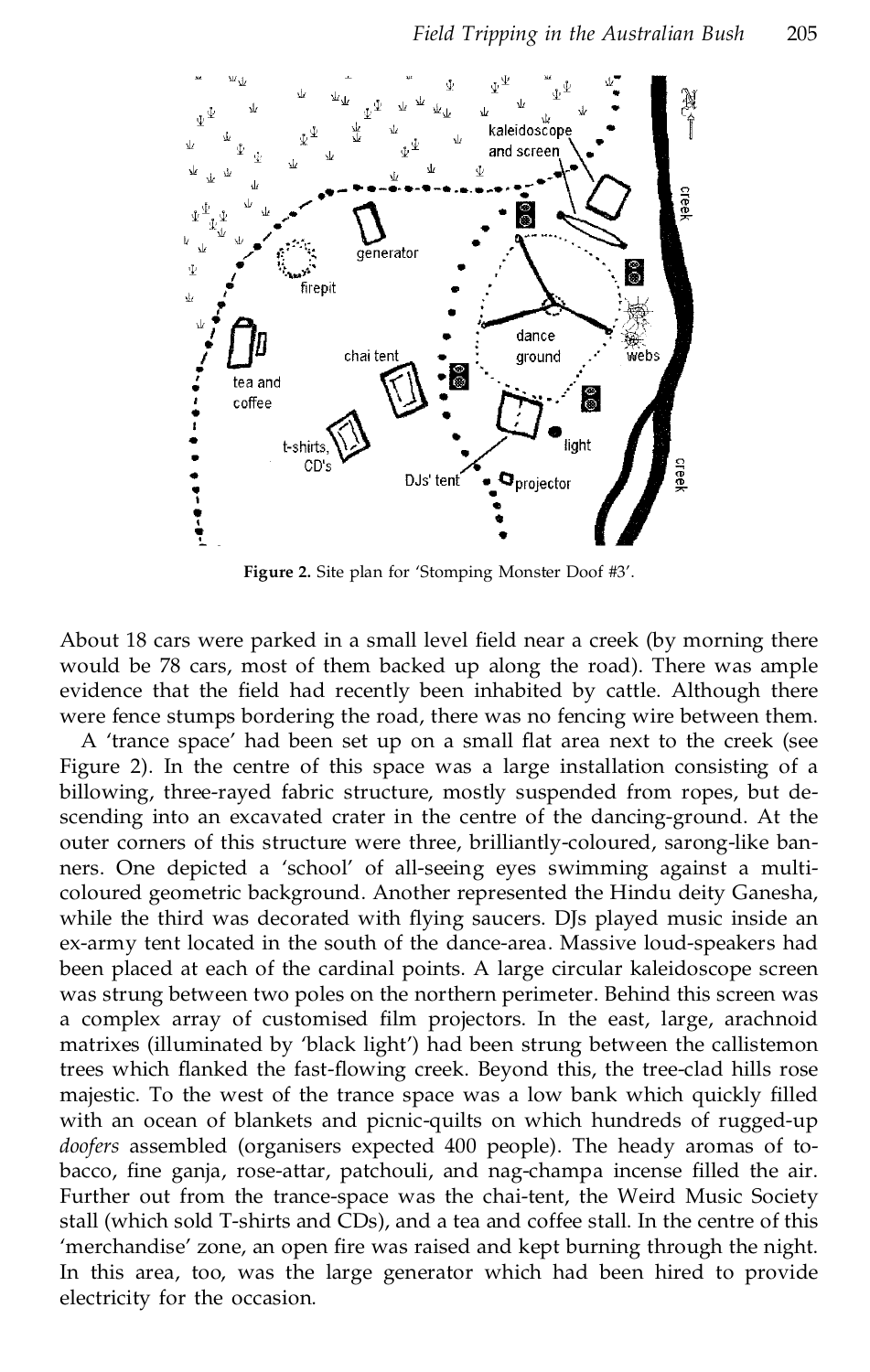The attendants seemed to be 18-40 years old, with the majority being in their late-20s to mid-30s. The gender distribution was approximately even, but with slightly more males. All the people with whom I spoke appeared highly literate, culturally aware and socially confident. There was at least one child (under 10 years, female), one older man (late 50s) and one canine. We saw the cows in a distant paddock the next morning.

A steady, metronomic style of 'psychedelic dance music' was played until around midnight when it was temporarily replaced by the theme music from the television science-fiction series 'Dr Who'. This stylistic intrusion appeared to provide a marked liminal phase facilitating a transition from 'ordinary' or at least 'baseline' consciousness to the long hours of 'ecstatic' consciousness which followed. Techno music played for another hour before subsiding again. At this point a stately woman in a white robe and rainbow-coloured, plumed head dress, strode into the DJs tent and with great solemnity recounted the tale of 'a strange little gnome called Raze', which I summarise:

Now Raze the gnome lived under a rock, which was beneath a box. One Sunday morning ªwhen only Christians would have the nerve to knock on your door", there came a knocking on the outside of the box. These unwelcome visitors wanted Raze to <sup>"</sup>come to America and join their sect". Both Raze and the rock were too strung-out to respond, however, the box "who was not particularly bright" was persuaded to join and absconded to America taking the hapless Raze and the rock inside it. Once in America, ª when they thought things could not possibly get any worse", Raze and the rock were appalled to discover that the leader of this Christian sect was Bert Newton [a veteran Australian television talk show-host]. Fleeing in terror, Raze and the rock escaped on an "exercise bike". Exhausted from peddling, Raze signed some official forms "which he thought were passport papers" and was promptly anaesthetised. Raze awakened to discover that he had undergone a gender re-assignment operation. Raze the gnome adjusted well to this new physiognomy, parted company with the rock, and went "to live under a mountain where she is very, *very* happy. And she knows, that the only thing which is certain, is that the *god of confusion* reigns supreme."

On this note the dance music resumed, but with greater intensity and "morphing of sound".<sup>6</sup> The kaleidoscope images became more spectacular. Where they had previously consisted of monochromal, abstract anthropomorphic figures connected to circular symbols, they now gave way to a hypnotic, rapidly undulating, rainbow-coloured, chess-board-like design. This spectacular animation was divided into two mirror-image fields which receded in the middle of the mandala-like screen, forming a central horizon, to which the eye was repeatedly drawn. People in spectacular costumes milled around on the bank above the dance-ground: a tall Halloween witch with a conical hat, a Chaplinesque persona with a comic gait, a gaily clad person with a weird hand puppet which expelled a stream of digital bleeps, together emphasising a sense of creative chaos, anti-structure and discontinuity with everyday reality. The temperature had dropped dramatically by this time, creating a further trance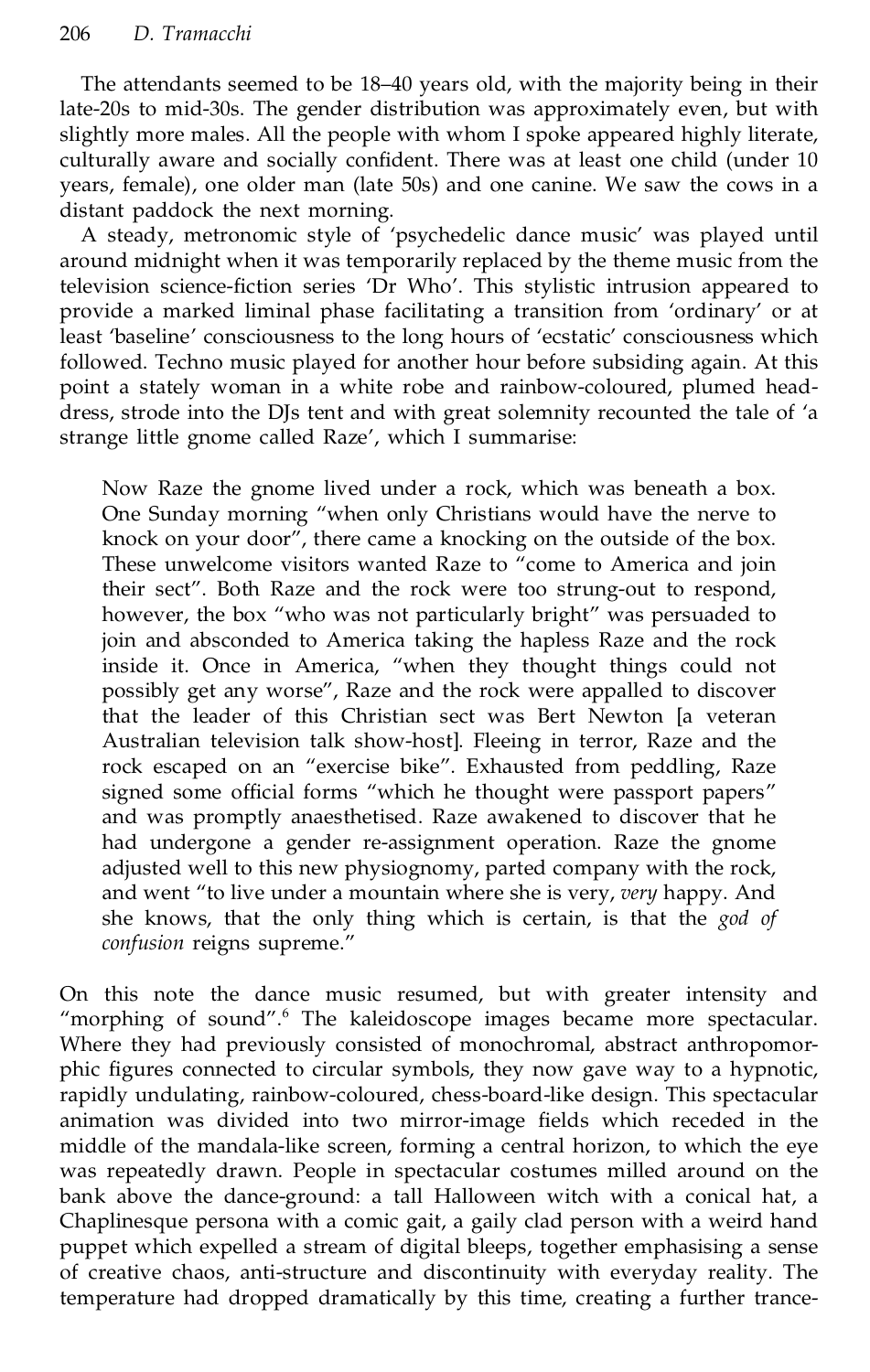stimulus. People danced to the pervasive, relentless techno-pulse, both on the dance-floor and in the open fields.

It gets really full-on, it's not just like jigging around, it's like, it's like the energy of the dance gets incredible and it can only be fuelled I think by people who are as high as kites.  $(K')$ 

The repetitive beat of techno is possibly the most obvious feature of the music that characterises both rave and *doof*. Bull (1997) regards repetition in techno music as

... a vital semiotic of a listening 'mind-space' removed from traditional forms. If we speak of virtual 'soundscapes' in music, then techno's is one that may have seasons and hours—yet is vast, deep, eerie, expansive and ceaseless. The word 'loop', itself suggests constancy—the capturing of a moment in time, or perhaps the inescapabitlity (*sic*) of the `state of existence' itself. Many have suggested that techno is the beat of the electronic Shaman—the bringer of magic, dreams, healing etc... I suggest that this music is the music of a journey—or at least the viewing of a landscape to be journeyed. (Bull, 1997: 2)

People reclined on blankets and watched a trillion stars glittering in the inky shawl of night. Others gathered about the fire-pit, wondering at their new-found and palpable sense of togetherness and tribalism. This ritual of alterity, ephemerality and confusion continued for as long as night held sway.

There was a succession of DJs throughout the night (three female, three male), each playing their own distinctive set during the 12 hours of the *doof*. *Doof* is a movement without 'stars'. The DJ is not placed on a pedestal or elevated stage, but plays from the ground and is likely to go into a trance on the dancing ground with everyone else, once their track has been set up. The DJs direct the collective trance with insight and dexterity, in turn challenging the ear with disturbing, distorted, so-called 'sick' sounds and pleasuring listeners by stretching out and sustaining enjoyable sonic moments, drawing from a well-honed palette of pleasurable frequencies, tones and rhythms. Because DJs select and present as well as create music, they have been described as "curators" of <sup>2</sup> galleries of sound" (Rietveld, 1993). DJs also function as guides to an unfamiliar and powerfully charged synaesthetic realm and in this sense have been de scribed as "electronic shamans" (Bull, 1997). At around 5 am the music reached a plateau of intensity and complexity.

The moon set in the early morning as the eastern sky began to glimmer with the approaching day. Fire-twirlers moved onto the dancing ground, ignited their staffs and performed their spinning, incandescent art. There was a profound sense of ritual meaning here, as if these fire-magicians were emissaries between Dionysian nocturnal powers and Apollonian sensibilities of the coming day; a contract negotiated between Chaos and reason. Fire provides an appropriate symbol for the psychedelic movement: powerfully transformative, and most beautiful and useful as a tool when it is handled with care and respect. The music and the cycles of fire-twirling seemed to draw out the moments of sunrise, golden beams dragging their way through the branches of the rainforest trees. The music complemented the sense of a single sacred moment being replayed  $a$ gain and  $a$ gain, eternity on display. Finally the acrid flares of the pyrotechnic acrobats were extinguished and the day commenced.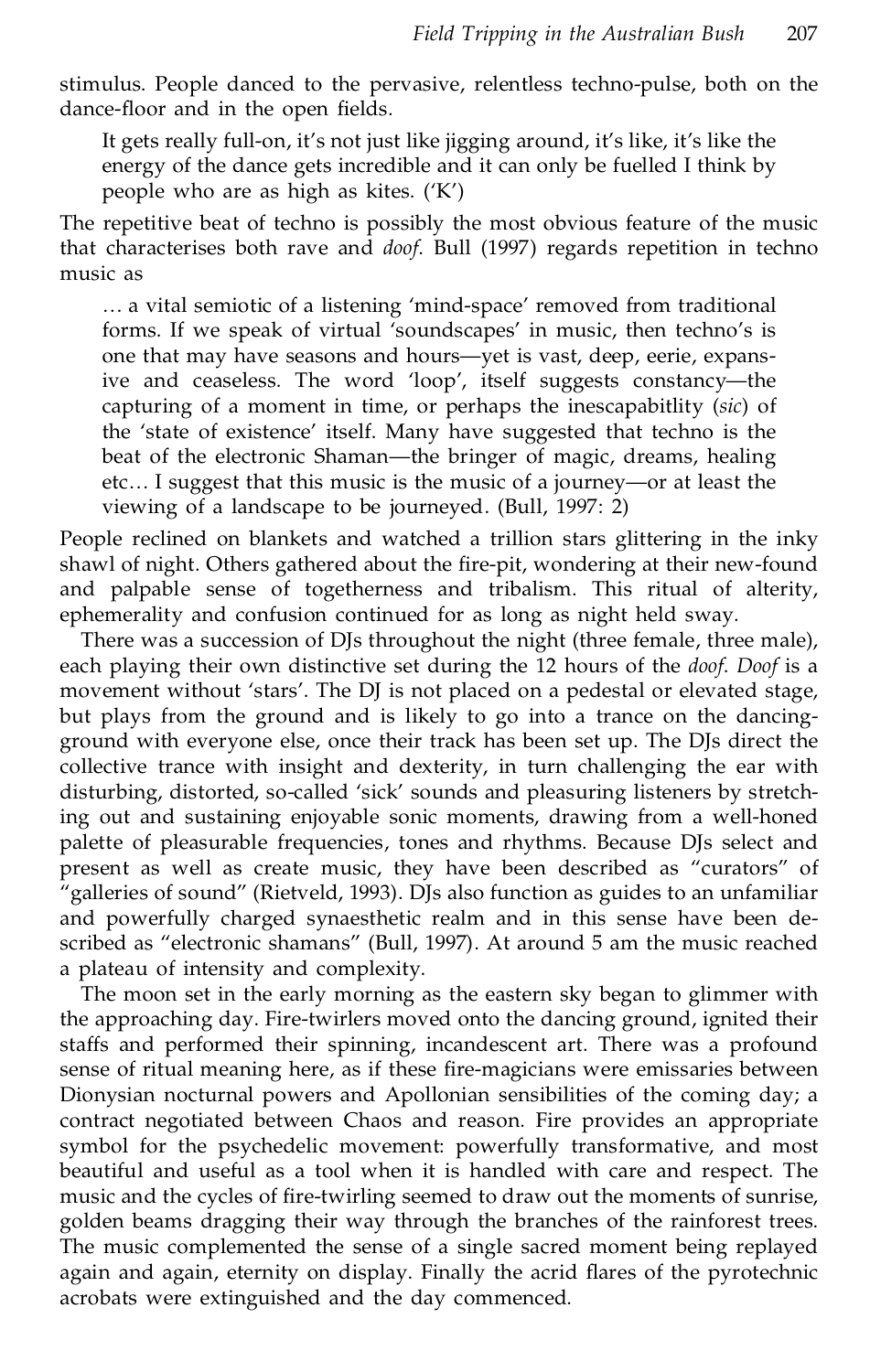The rising sun brought reprieve from the cold night and new patterns of activity. As protective layers of clothing were removed, identities were revealed. Now people recognised friends they had not known were present. While many continued to dance, others explored the forest or looked for swimming holes. Many people developed a sudden interest in caffeinated beverages and sun glasses. Some people engaged in frisbee-throwing and ball games, while others played with devices for creating huge iridescent soap-bubbles or made new friends.

... the mornings are an incredible time at these parties, very different to the night, like the night's a more intense dance thing and then the morning, it's suddenly more like 'here's the community together, still playing around'.  $({K})$ 

Play proceeded to the constant accompaniment of melodic psychedelic dance music which concluded at about 9 am when Simon and Garfunkel's "The 59th Street Bridge Song" ("Feelin' Groovy") was played. The sound system was then disconnected. Play and socialising continued while the party infra-structure was dismantled and packed into vehicles. By 11 am the majority of participants had left. One of my informants 'K' had arranged for some friends to give my partner and me a ride back to Brisbane. We arrived in Brisbane about an hour later and brewed a pot of coffee.

## **Anatomy of a Collective Ecstasy**

The collective effervescence experienced at *doofs* is not a consequence of a single influence, but arises from the interplay of a constellation of forces, including the natural panorama and the liminal quality of camping, psychedelic music, exposure to the elements, kaleidoscopic light shows, religious iconography, spatial decoration, trance-inducing drugs, observance of the course of the moon, the rising of the sun, and the succession of moments. These ecstatic ingredients are concentrated and permutated by and within 'freaky people' and 'trippers'. The *doof* environment is more diverse and stimulating than that of the metropolitan rave. The location of *doofs* in an ecological environment promotes a sense of linking the *doof* community to the landscape and allows the occurrence of spontaneous mystical bonds with nature. There is a sense of an authentic postmodern geocentric spiritual identity.

In forest settings this magickal transcendence is very potent, as the energies are charging and morphing and zinging around people and the ether. We may become little `animals' investigating the primal, orgiastic, instinctual aspects of our nature. We may find ourselves in swirling vortexes and see people moving as one with each other completely tranced out and sharing some unknown luv. (Kath, 1998: 1)

The electronic music played at *doofs* together with the decorations, costumes, and especially lighting, function as (positive) stress-inducing ritual stimuli, which contribute to profound alterations of the autonomic nervous system, especially when combined with pharmacological agents which trigger<sup>7</sup> "sensory flooding" (Lyttle & Montagne, 1992). This "sensory overload" or "ergotrophic [energy-expending] system imbalance" can cause a "disinhibiting" or "sensitising" response which may be directed to healing or "energy system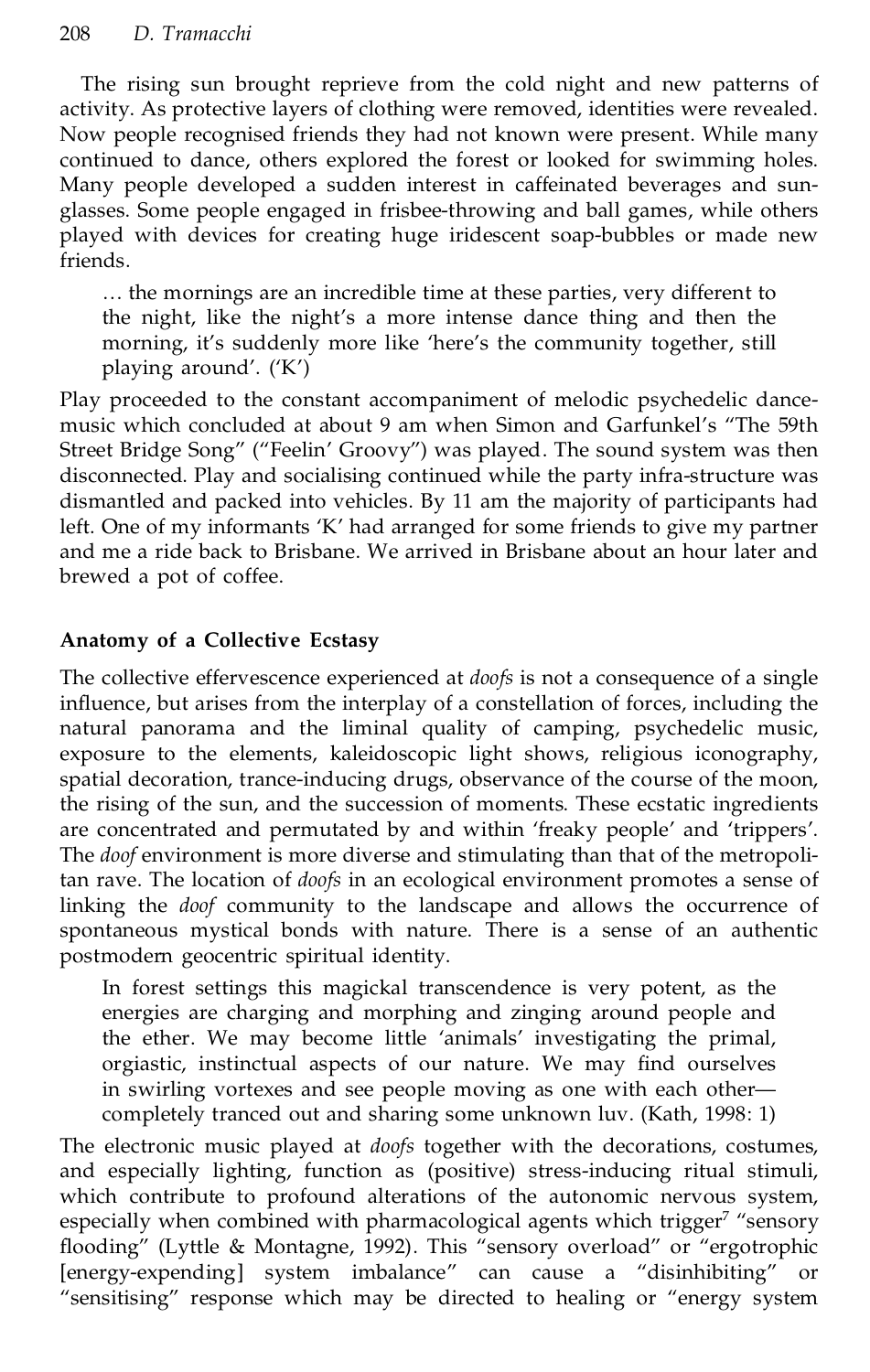realignment" and auto-suggestion (ibid). The effect is increased by additional forms of stress, such as exposure to harsh climatic conditions and vigorous dancing which increases heart-rate and causes further neurochemical changes. Further, the repetitive, hypnotic, rapid techno-beat (generally 110-130 beats per minute) may induce a classic auditory driving scenario (Neher, 1962) which may augment synaesthesia and the depersonalising effects of psychedelic drugs (Johnston, 1977). This effect may be compounded by optical or `photic' driving from strobe lights and the kaleidoscope animations present at the *doof*. Bull (1997) describes the techno trance as a retreat from environmental stress:

Techno's ... urging pulse hypnotises and pummels ever deeper. When it fades, it is only ever for a moment—and even then only in audible terms. Somehow technos (*sic*) repetitive beat, its uteral pulse, is the signifier of the listeners (sic) **internal** landscape. Those who 'escape' do so **inside** themself (*sic*)—inside each other. (Bull, 1997: 3)

Drug use at *doofs* is considered a matter of personal choice. While people may ingest LSD, Ecstasy, cannabis, " 'shrooms", or even more exotic materials like powdered cactus, others are happy to become exhilarated through " dancing all night to beautiful music, in nature and under the stars" (PIP,  $1996$ ).

### **Making Belief**

An important, but often overlooked aspect of the popular psychedelic move ments is their moral trajectory. This ethical component is pragmatic (like the Hindu understanding of *karma*) and is seldom expressed explicitly. Essentially, this morality is implied through the notion of 'set'. Many *doofers* expressed an awareness of the popular concept of 'set' and 'setting' as determinants of the subjective quality of psychedelic experience. 'Setting' here refers to the environment in which the psychedelic trance takes place. 'Set' refers to the quality of an individual's consciousness, their values, emotions and expectations. Good 'set', together with a safe, nurturing 'setting' is thought to be conducive to highly desirable, positive psychedelic experiences (Stafford, 1992). Many regular users of psychedelic substances believe that 'set' is adversely influenced by immoral actions; consequently, the regular use of psychedelic drugs can be seen to promote morality and deep self-reflection.

*Doofers* comprise a broad cross-section of society, and naturally include people with various philosophical and religious orientations. Through interacting with the psychedelic community, I gained a sense that this diversity is located within an overarching meta-belief system, a 'psychedelic sensibility' which accommodates and reconciles both religiosity and secularism. The basis of this psychedelic mystical worldview would appear to be the (experiential) belief that our existential attitudes, including our religious beliefs, are based on our perceptions. Perceptions are vulnerable to environmental stimuli, including self-chosen stimuli, such as psychedelic drugs and other tools, which are capable of causing radical changes to apprehension and comprehension. Consequently, psychedelic practitioners approach religious beliefs with a mixture of humour and humility.<sup>8</sup> Despite this often whimsical and idiosyncratic approach to reality, many psychedelic practitioners are actively interested in religions and tend to experiment with an eclectic array of religious and philosophical forms.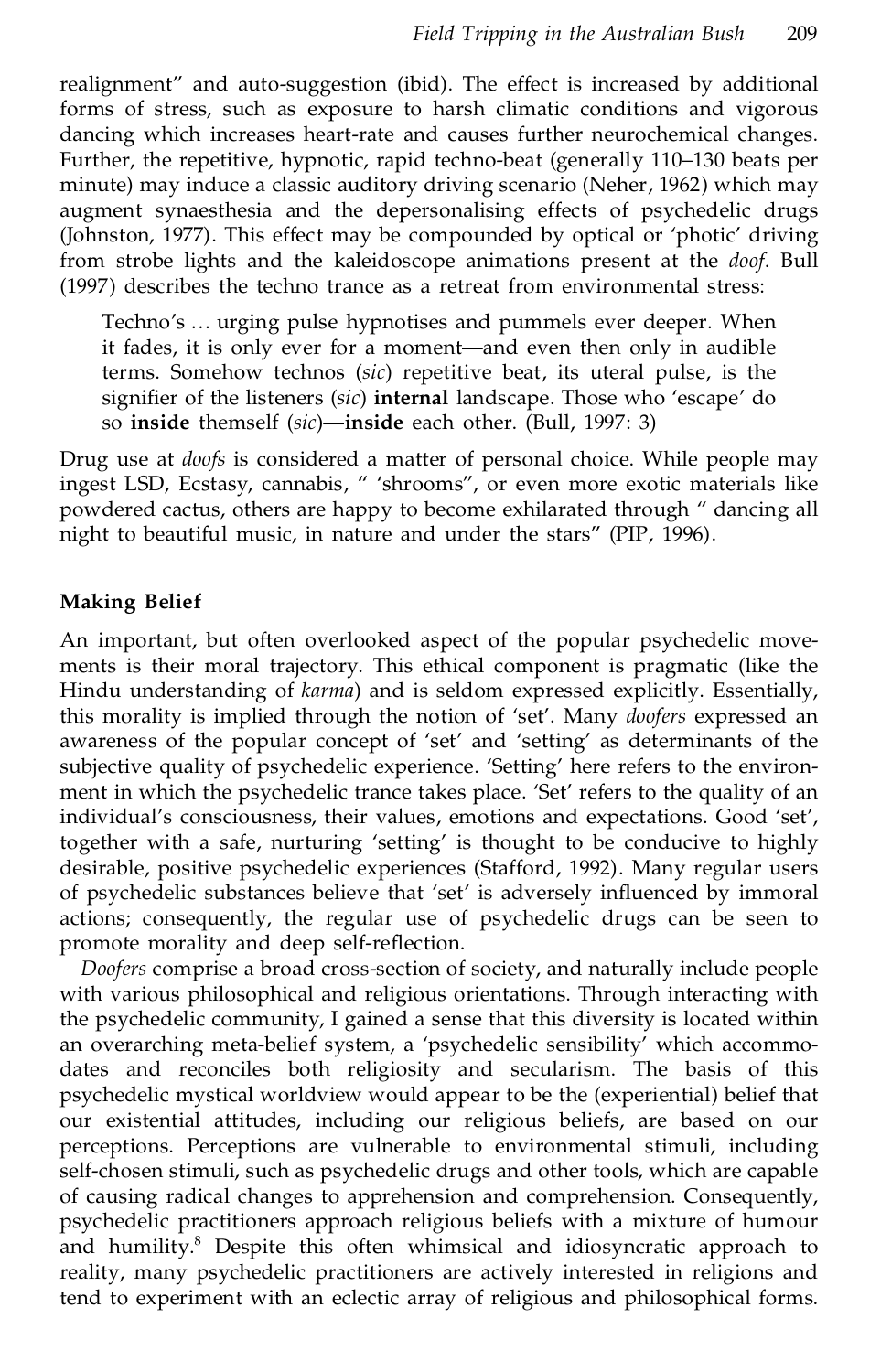### **Future Trance**

Both rave and *doof* rituals (and for that matter those of the `be-ins' and 'happenings' of the sixties) can be seen as different, but analogous kinds of 'social machines' which draw power from various Dionysian 'engines' and give rise to a definite product: spontaneous *communitas*. As one *doofer* explained:

We need to be close and sweaty and creating a greater rhythm together, so that it's virtually impossible for people to break free from the spiral ... I recall parties ending with everyone holding hands, or everyone holding hands along a beach—this is not forced or uncomfortable it's complete pure and wonderful delight to have made such connections with strangers.  $(K')$ 

Collective rituals which incorporate potent psycho-active sacraments can stimulate profound subjective individual experiences, but they are simultaneously a socially dynamic collective force. Victor Turner's (1969) analysis of countercultures is highly applicable to the contemporary developments of rave and *doof*:

The beats and the hippies, by the eclectic and syncretic use of symbols and liturgical actions drawn from the repertoire of many religions, and of "mind-expanding" drugs, "rock" music, and flashing lights, try to establish a "total" communion with one another. This, they hope and believe, will enable them to reach one another through the "dereglement" *ordonné de tous les sens,"* in tender, silent, cognizant mutuality and in all concreteness ... What they seek is a transformative experience that goes to the root of each person's being and finds in that root something profoundly communal and shared. (Turner, 1969: 138)

Turner feels that the counter-culture of the sixties presented the ecstasy of *communitas* as the primary object of human endeavor. Here, a radical shift in values over the last 30 years is evident. Within rave and *doof* culture, the regenerative bliss of liminal togetherness is seen more as a means of simply becoming more human, more meaningfully engaged, when, on Monday morning, one eventually resumes a position in a structural/institutional matrix. The psychedelic experience is no longer seen as a total and terminal disruption of society's fabric, but rather as a distinctive, but integrated social process.

`Stomping Monster Doof #3' is but one example of outdoor psychedelic events which use rituals of alterity, ecstasy, and community. Other local gatherings *include Dragonflight, Planet Junk, and Octarine launches*. Informants indicate that the *doofs* which are held in northern New South Wales are especially worthy of study, as they are located within a region well-known for cultural innovation. Of particular interest are the 'Space Tribe Gatherings' and 'Full Moon Parties' which are held in national parks and other remote and "powerful" places (BigK, 1996). Apparently these New South Wales parties exhibit an even wider range of cultural influences, musical styles and spiritual orientations than do their Brisbane counterparts. Many of the participants are older and there are more families with younger children present. Community aspects are enhanced: participants may hold hands to form a circle at the opening and closing of *doofs*. The parties may also have greater duration, sometimes lasting for several days. An understanding of *doofs* might demonstrate how ritual helps to create a sense of community based in shared ecstatic experiences and a search for connected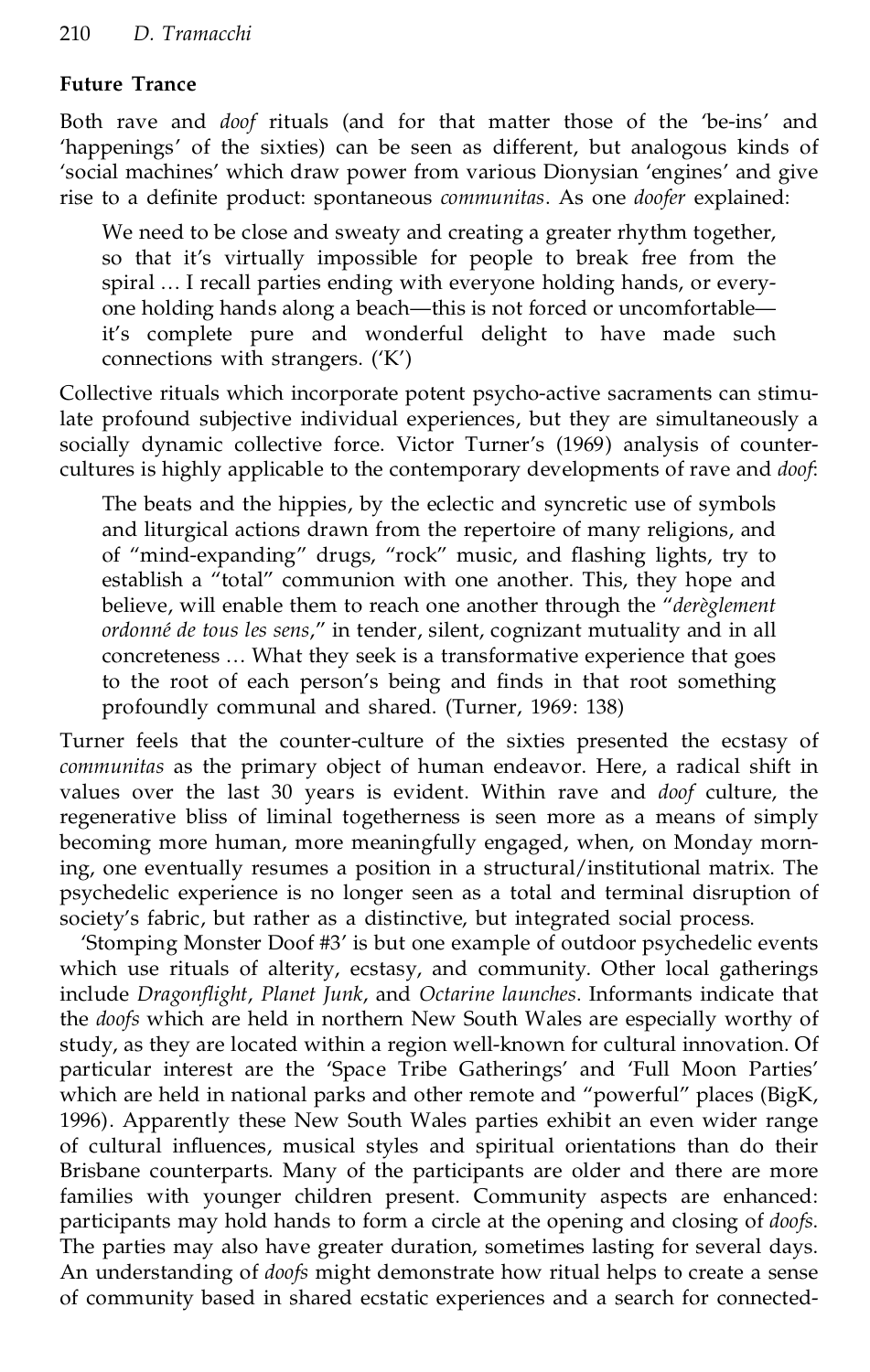ness to Land. Although *doofs* are international, their plurality and geocentrism resonate particularly in 'postmodern Australia', where the search for cultural identity and a spiritual connection to place is a recurring (multi-)cultural theme or `grand narrative'.

*Des Tramacchi is a student of religion and anthropology at the University of Queensland. His research interests include trance, ecstasy, and alternate states of consciousness. He is currently investigating pharmacological cultures and cults and social attitudes towards them.* Correspondence: *Department of Studies on Religion, The University of Queensland, Brisbane QLD 4072, Australia.*

#### NOTES

- 1. People who attend doofs "... see a distinction between what raves and *doofs* are" ('G'). One doofer suggested that raves "refer more to commercial parties, where people dance around all night to usually horrific music on horrific drugs" ('K').
- 2. *Empathogenic* or 'empathy generating' is a term which has been proposed by Ralph Metzner to describe MDMA (ecstasy) and MDMA-like drugs (Ott, 1996). This term and the similar term *entactogen* ('generates touching-within') have been adopted by a number of ecstasy and phenethylamine specialists (Eisner, 1994; Stolaroff, 1994; Saunders & Doblin, 1996; Shulgin & Shulgin, 1995). The terms connote the sensory, behavioural and emotional qualities which typify this class of drugs and which distinguish them from traditional psychedelics. These unique qualities include a sense of enhanced communication and an emphasis on exploration of interpersonal relationships and mutual trust.
- 3. Terence McKenna toured Australia in 1997, speaking in Brisbane to a capacity crowd on February 26, 1997.
- 4. The writings of Hakim Bey, and especially the concepts of the **T**.**A**.**Z**. and **P**.**T**. or **P**oetic Terrorism (a kind of guerrilla-style surrealism) have exerted considerable influence on the social organisation and expression of the psychedelic underground. According to the staff at a local esoteric bookshop, Bey's *The Temporary Autonomous Zone* is a very popular title. A related philosophy which has wide currency in eastern Australia is 'Chaos Magick'. Both these systems celebrate discontinuity, cognitive freedom, fluidity, a-subjectivity and deconstruction, while offering an alternative to the absolute crisis of meaning which typifies existentialism.
- 5. `Octarine' is a term coined by humorous writer Terry Pratchett to indicate the mysterious `colour of magic' (Pratchett, 1983). The term was adopted by the Chaos-magician and writer Peter Carroll who extended the traditional correspondences between the seven classical `planets', their magickal `works' and associated colours. Carroll posits an eighth, integrative category of magick (Chaos magick) which corresponds to the hypothetical colour octarine. Octarine is associated with nocturnal, primordial, ecstatic and infernal deities like Bacchus, Baphomet, Erebus, Eris, Kaos and Loki (Carroll, 1993). Insofar as Carroll's 'octarine ray' is associated with subversion and manipulation of ontological assumptions and the generation of new realities, it has been embraced by sections of the psychedelic community, where it reinforces a certain trend towards creative anarchy.
- 6. *Morphing* refers to a fluid and progressive metamorphosis from one form to another. People attending *doofs* may refer to the morphing of both sound (through electronic manipulation) and personal and collective 'energy'.
- 7. Ott (1996) notes that LSD 'trips' reach their most visionary stage one or two hours after ingestion and continue for many hours more. However, LSD tissue concentrations reach a peak within 10-15 minutes. LSD is mostly metabolised into inactive sub-units within an hour of ingestion. Ott therefore suggests that visionary drugs act as triggers, rather than direct causes, of pre-existing human potentials for certain kinds of ecstatic experiences.
- 8. Sometimes psychedelic humour is misinterpreted as irreverence, especially by members of mainstream religious and social institutions who may feel they are mocked. For example, the catechism and handbook of the Neo-American Church *The Boo Hoo Bible* (Kleps, 1971), a humorous and deconstructionist psychedelic mysticism, was interpreted by United States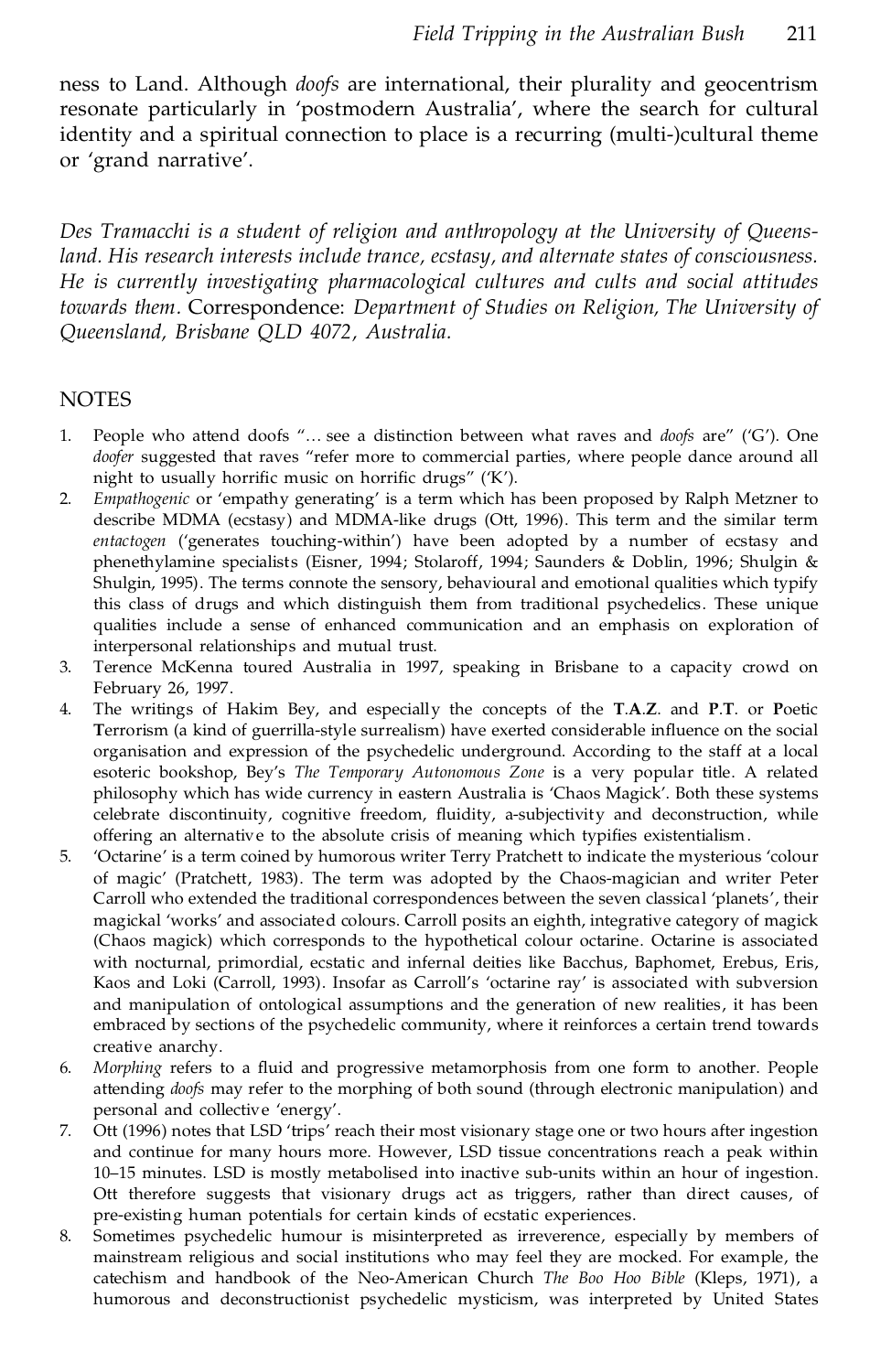District Judge Gerhard A. Gessel to be irreverent and clearly agnostic, ª showing no regard for a supreme being, law or civic responsibility" (Roberts & Hruby, 1995: 141).

#### REFERENCES

- Bey, Hakim. *T.A.Z. The Temporary Autonomous Zone, Ontological Anarchy, Poetic Terrorism.* Brooklyn, New York: Autonomedia, 1991.
- BigK. "Raving On/The Other Realm." FreakQuency 1, 1996: 24.
- Bull, Rick. The Aesthetics of Acid. http://www.cia.com.au/peril/youth/rickacid.htm, 1997.
- Carroll, Peter J. *Liber Kaos.* York Beach, Maine: Samuel Weiser, 1993.
- Eisner, Bruce. ª Ecstasy Revisited.º *Gnosis: A Journal of the Western Inner Traditions* 26 (Winter), 1993: 54±59.
- Eisner, Bruce. *Ecstasy: The MDMA Story.* Berkeley, CA: Ronin Publishing Inc., 1994 (2nd expanded ed.).
- Eliade, Mircea. *Shamanism: Archaic Techniques of Ecstasy.* Princeton: Princeton University Press, 1964.
- Fischer, Roland. "A Cartography of the Ecstatic and Meditative States." Science 174, 1971: 897-904. Gore, Georgiana. "The Beat Goes On: Trance, Dance and Tribalism in Rave Culture." In Thomas, H.,
- ed. *Dance in the City*. New York: St Martin's Press, 1997: 50-67.
- Johnston, Thomas F. ªAuditory Driving, Hallucinogens, and Music-Color Synesthesia in Tsonga Ritual.º In du Toit, B. M., ed. *Drugs, Rituals and Altered States of Consciousness*. Rotterdam: A. A. Balkema, 1977: 217-236.
- Jordan, Tim. "Collective Bodies: Raving and the Politics of Gilles Deleuze and Felix Guattari." Body *and Society* 1 (1), 1995: 125-145.
- Kath. *Trance Magick.* Published by the Albert Hofmann Foundation at http://www.hofmann.org/ voices/aussie.html, 1998.
- Kleps, Art. *The Boo Hoo Bible.* San Cristobal, New Mexico: Toad Books, 1971.
- Lyttle, Thomas, & Montagne, Michael. ªDrugs, Music and Ideology: A Social Pharmacological Interpretation of the Acid House Movement.º *The International Journal of the Addictions* 27 (10), 1992: 1159±1177.
- Mannion, Stuart (director/editor). *The Doof Ritual.* Brisbane: An Avid Production, 1997.

McKenna, Terence. *The Archaic Revival.* San Francisco: Harper, 1991.

- McKenna, Terence. *Food of the Gods: The Search for the Original Tree of Knowledge.* New York: Bantam Books, 1993 (first published 1992).
- McKenna, Terence, & McKenna, Dennis. *The Invisible Landscape: Mind, Hallucinogens and the I Ching.* San Fransisco: HarperSanFransisco, 1993 (first published by Seabury Press in 1975).
- Neher, Andrew. "The Physiological Explanation of Unusual Behaviour in Ceremonies Involving Drums." *Human Biology* 34 (2), 1962: 151-160.
- Ott, Jonathon. *Pharmacotheon: Entheogenic Drugs, their Plant Sources and History*. Kennewick, WA: Natural Products Co., 1996 (2nd edition densified; first published in 1993).
- Pahnke, Walter N. *Drugs and Mysticism: An Analysis of the Relationship between Psychedelic Drugs and the Mystical Consciousness.* Cambridge, MA: Harvard University, 1963.
- PIP. "everybodies doing it! the byron bush dance." *FreakQuency* 1, 1996: 23.
- Pratchett, Terry. *The Colour of Magic.* London: Colin Smythe, 1983.
- Rietveld, Hillegonda. ªLiving the Dream.º In Redhead, S., ed. *Rave Off: Politics and Deviance in Contemporary Youth Culture. Aldershot: Avebury, 1993: 41-78.*
- Roberts, Thomas B. "Academic and Religious Freedom in the Study of the Mind." In Forte, R., ed. *Entheogens and the Future of Religion*. San Fransisco: Council on Spiritual Practices, 1997: 137-153.
- Roberts, Thomas B., & Hruby, Paula Jo. *Religion and Psychoactive Sacraments: A Bibliographic Guide.* DeKalb, Illinois: Psychedelia Books, 1995.
- Russell, Kristian. ª Lysergia Suburbia.º In Redhead, S., ed. *Rave Off: Politics and Deviance in Contem porary Youth Culture*. Aldershot: Avebury, 1993: 91-174.
- Saunders, Nicholas, & Doblin, Rick. *Ecstasy: Dance, Trance & Transformation.* Oakland, California: Quick American Archives, 1996.
- Shulgin, Alexander, & Shulgin, Ann. *PIHKAL: A Chemical Love Story.* Berkeley: Transform Press, 1995. Staal, Frits. *Exploring Mysticism: A Methodological Essay.* Berkeley: University of California Press, 1975. Stafford, Peter. *Psychedelics Encyclopedia.* Berkeley: Ronin Publishing, 1992 (3rd ed.).
- Stolaroff, Myron J. *Thanatos to Eros: 35 Years of Psychedelic Exploration*. Berlin: Verlag für Wissenschaft und Bildung, 1994.